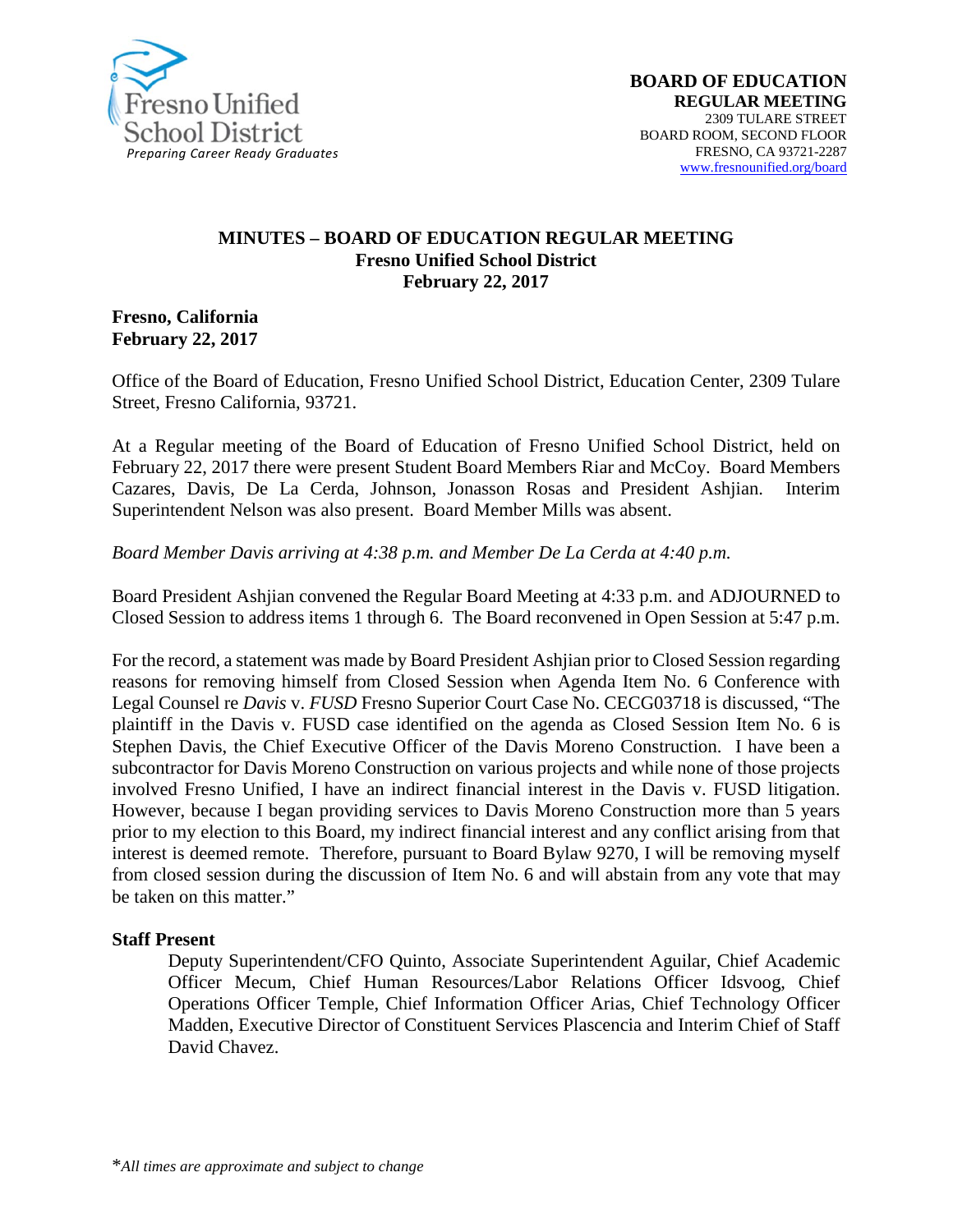#### **Reporting Out of Closed Session**

• On a motion by Board Member Johnson, seconded by Member Davis, by a vote of 6-0-0-1, the Board took action in Closed Session to ratify the dismissal of classified employee #1063874 and to authorize the Interim Superintendent or his Designee to give the affected employee notice of the Board's action. ABSENT: Board Member Mills.

#### **PLEDGE OF ALLEGIANCE**

Sally Gonzalez, a parent that has had a positive impact at McCardle Elementary led the flag salute.

#### **APPROVE Minutes**

Approved as recommended, the draft minutes for the January 25, 2017 Regular Meeting, with a minor correction to a typo. Member Davis moved for approval, seconded by Member Jonasson Rosas, which carried a vote of 6-0-0-1, as follows: AYES: Board Members: Cazares, Davis, De La Cerda, Johnson, Jonasson Rosas, and President Ashjian. ABSENT: Board Member Mills.

#### **ADOPT Resolution Recognizing the Month of March as Arts Education Month**

Adopted as recommended a resolution to recognize March 2017 as Arts Education Month. Member De La Cerda moved for approval, seconded by Member Davis, which carried a vote of 8-0-0-1, as follows: AYES: Student Board Member Riar and McCoy. Board Members: Cazares, Davis, De La Cerda, Johnson, Jonasson Rosas, Mills and President Ashjian. ABSENT: Board Member Mills.

#### **HEAR Reports from Student Board Representatives**

ASB President Savina Olivas and Senior Class President David Sampedro from Hoover High School provided a report to the Board of Education, sharing details from their SAB meeting as well as ongoing events at Hoover. They thanked Board President Ashjian, Board Clerk Cazares and Board Member De La Cerda for attending the SAB meeting. In addition, students from Ahwahnee Middle School provided highlights of their activities and career goals.

#### **HEAR Report from Interim Superintendent**

- [Applications](https://www.fresnounified.org/Documents/Scholarship-Application-2016-17.pdf) are currently available on the district website for graduating seniors interested in applying for financial assistance from the Fresno Unified Scholarship Fund. Applications can be found on the district website under both the "student" and the "community" tabs. The application deadline is Friday, March 16.
- Interim superintendent reminded those in attendance that the scholarship fund was created back in 2009, when Fresno Unified employees wanted a way to help students realize their dreams of getting a college education. Thanks to community members and our own Fresno Unified family, the district has raised over \$300,000 and awarded 181 college-bound seniors. Nelson shared a [video](https://vimeo.com/165620374) to showcase the impact these scholarships have had on previous recipients. Interim superintendent encouraged those interested in making a worthwhile donation to the [Fresno Unified Scholarship Fund](https://www.fresnounified.org/Pages/fusd-scholarship.aspx) or setting up a voluntary district [payroll deduction,](https://www.fresnounified.org/PublishingImages/Pages/fusd-scholarship/Scholarship%20Donation%20Form.pdf) to visit the district website to learn more.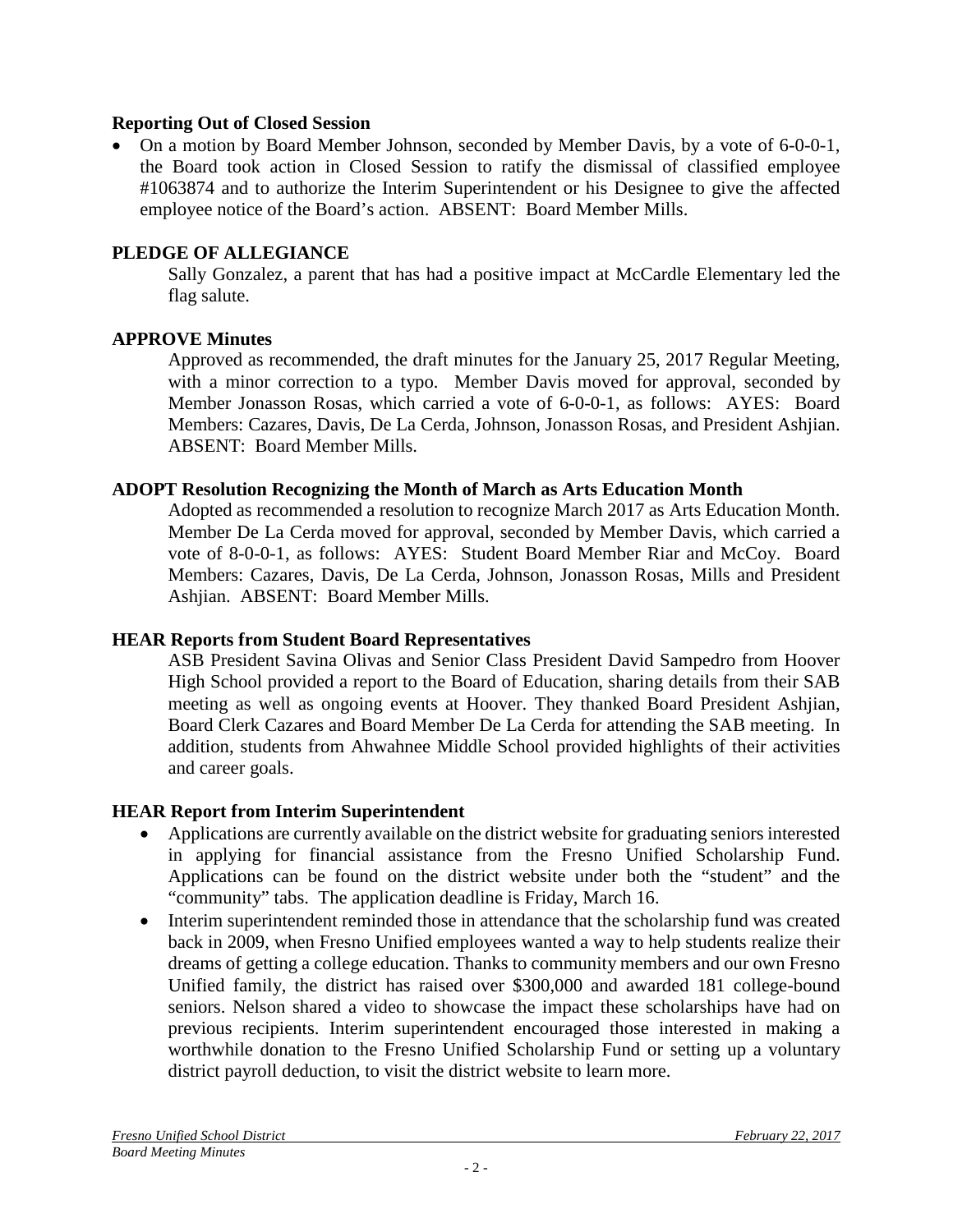- Nelson indicated that an exciting announcement was on the horizon around the law pathway at Bullard High School. Administration has been working diligently alongside a group of well-respected law professionals to re-establish a sustainable law pathway for students, creating a direct path for employment in the legal field. More to follow.
- Finally, playoffs begin for our soccer, basketball and wrestling athletes. Nelson congratulated all the teams and individuals who have reached the pinnacle of their seasons with appearances in the valley playoffs. The complete list of this week's playoff schedule is available on the [district's home page.](https://www.fresnounified.org/Pages/Archive.aspx?ArchiveItemType=Event) Best of luck to all our district coaches and their teams.

On a motion by Member Davis, seconded by Member De La Cerda, the consent agenda, exclusive of agenda items: A-4, A-5, and A-9 which were pulled for further discussion, was approved on a roll call vote of 8-0-0-1 as follows: AYES: Student Board Member Riar and McCoy, Board Members: Cazares, Davis, De La Cerda, Johnson, Jonasson Rosas and President Ashjian. ABSENT: Board Member Mills.

## **A. CONSENT AGENDA**

# **A-1, APPROVE Personnel List**

**APPROVED**, **as recommended** the Personnel List, Appendix A, as submitted.

**A-2, ADOPT Findings of Fact and Recommendations of District Administrative Board ADOPTED, as recommended** the Findings of Fact and Recommendations of District Administrative Panels resulting from hearings on expulsion and readmittance cases conducted during the period since the February 8, 2017, Regular Board meeting.

## **A-3, APPROVE Agreement with Wonder Valley Ranch**

**APPROVED**, **as recommended.** As part of the district's commitment to engaging all students in arts, activities, and athletics, Wonder Valley Ranch will provide camp facilities, recreation, room, and board for Fresno Unified middle and high school students.

**A-4, APPROVE Submission of Grant Application to California Department of Education for School Breakfast Program and Summer Food Service Program Start-up and Expansion Grant**

## PULLED for discussion

**APPROVED**, **as recommended** a grant application to the California Department of Education (CDE), Nutrition Services Division, for the 2017/18 School Breakfast Program and Summer Food Service Program Start-up and Expansion Grant.

For the record, comments/questions were made regarding the last minute change to the agenda item from more hot breakfast options to mobile food carts, what is the usage data for the mobile carts at the high schools, what type of food is available on the food carts, will the carts look like the ones at the high schools. Chief Operations Officer Karin Temple was available to answer questions and provide clarification. Member Cazares moved for approval, seconded by Member De La Cerda, which carried a 6-0-0-1 vote. AYES: Board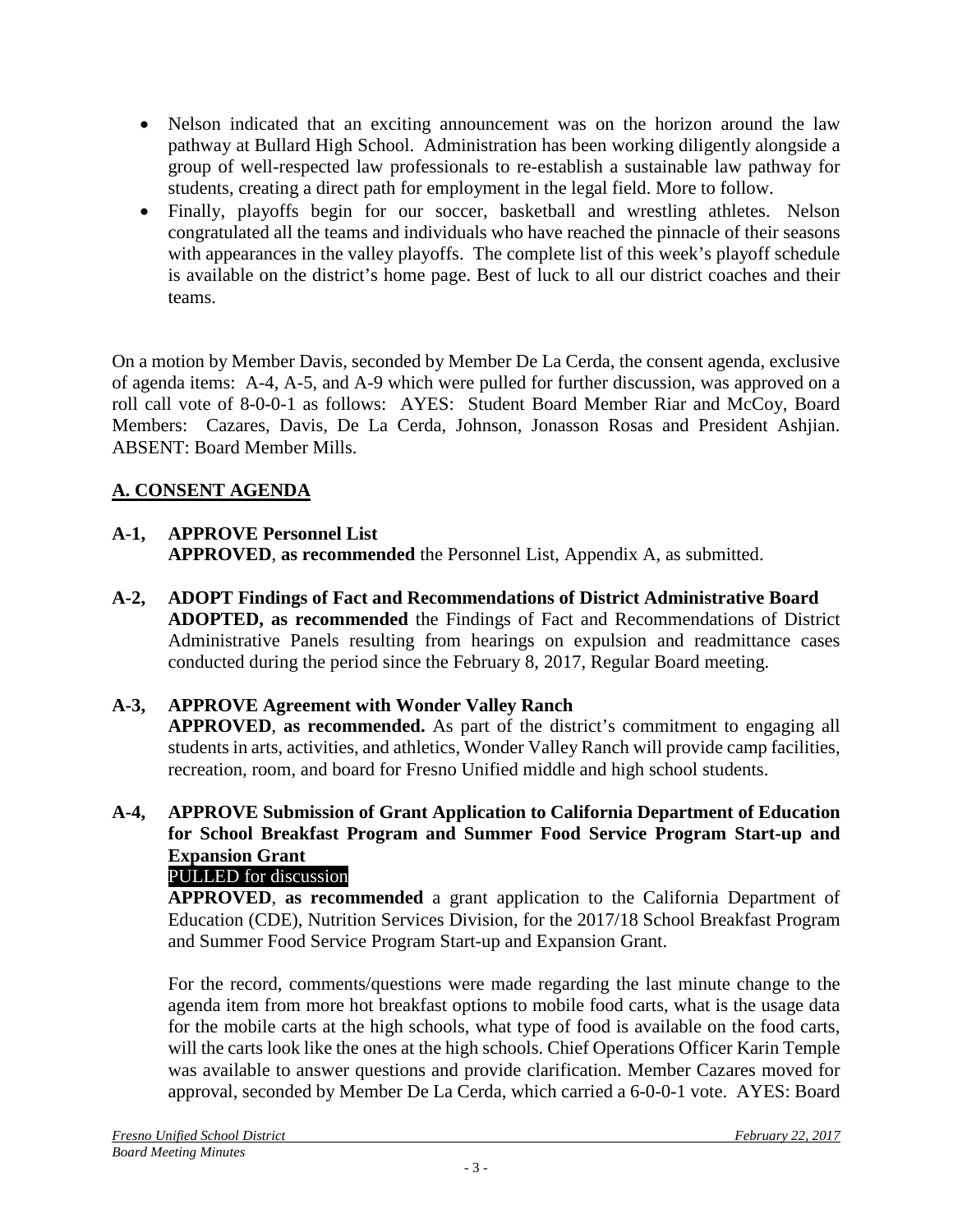Members: Cazares, Davis, De La Cerda, Johnson, Jonasson Rosas, and President Ashjian. ABSENT: Board Member Mills.

## **A-5, APPROVE Award of Bid 17-13, Terronez Middle School Gymnasium Make-up Air Unit Replacement**

## PULLED for discussion

**APPROVED**, **as recommended** Bid 17-13, for installation of replacement cooling in the gymnasium and exercise room at Terronez Middle School. The existing make-up air units require replacement due to impending failure, and parts are no longer available. The new equipment will improve energy efficiency and conserve water.

Staff recommends award to the lowest responsive, responsible bidder:

Servi-Tech Controls, Inc. (Fresno, CA) \$329,124

For the record, comments/questions were made regarding Terronez's agenda item and Hoover's agenda item and what was the thought process in separating the two items, is the project air conditioning or swamp cooler, concern over make-up air over air conditioning, was air conditioning considered, concern about approving item if air-conditioning is a viable option, the life expectancy of each type of unit. Chief Operations Officer Karin Temple and Executive Officer Friesen were available to answer questions and provide clarification. Member Ashjian moved to postpone agenda item A-5 to the March 8 board meeting so staff could answer questions regarding air conditioning, seconded by Member Cazares, which carried a 5-1-0-1 vote. AYES: Board Members: Cazares, Davis, Johnson, Jonasson Rosas and President Ashjian. NOES: Board Member De La Cerda. ABSENT: Board Member Mills.

## **A-6, APPROVE Award of Bid 17-16, Food Service Disposable Products**

**APPROVED, as recommended** Bid 17-16, to establish pricing for paper and plastic disposable products (such as napkins, cups and utensils) used in the National School Lunch Program and National School Breakfast Program. This does not include disposable meal trays, for which a bid was previously awarded. The bid is for a one-year term price agreement with the option to extend for two additional one-year periods.

This is a line item award. Staff recommends award to the lowest responsive, responsible bidders:

| Daxwell                  | (Houston, TX)  | SS.          | 176,174   |
|--------------------------|----------------|--------------|-----------|
| Focus Packaging          | (Fresno, CA)   | <sup>S</sup> | 109,534   |
| PR Paper Supply          | (Redlands, CA) |              | \$227,871 |
| Sysco Central California | (Modesto, CA)  | <sup>S</sup> | 719       |

**A-7, APPROVE Award of Bid 17-17, Hoover High School Cooling Tower Replacement APPROVED, as recommended** Bid 17-17, for a cooling tower for the air conditioning system at Hoover High School. The existing cooling tower requires replacement due to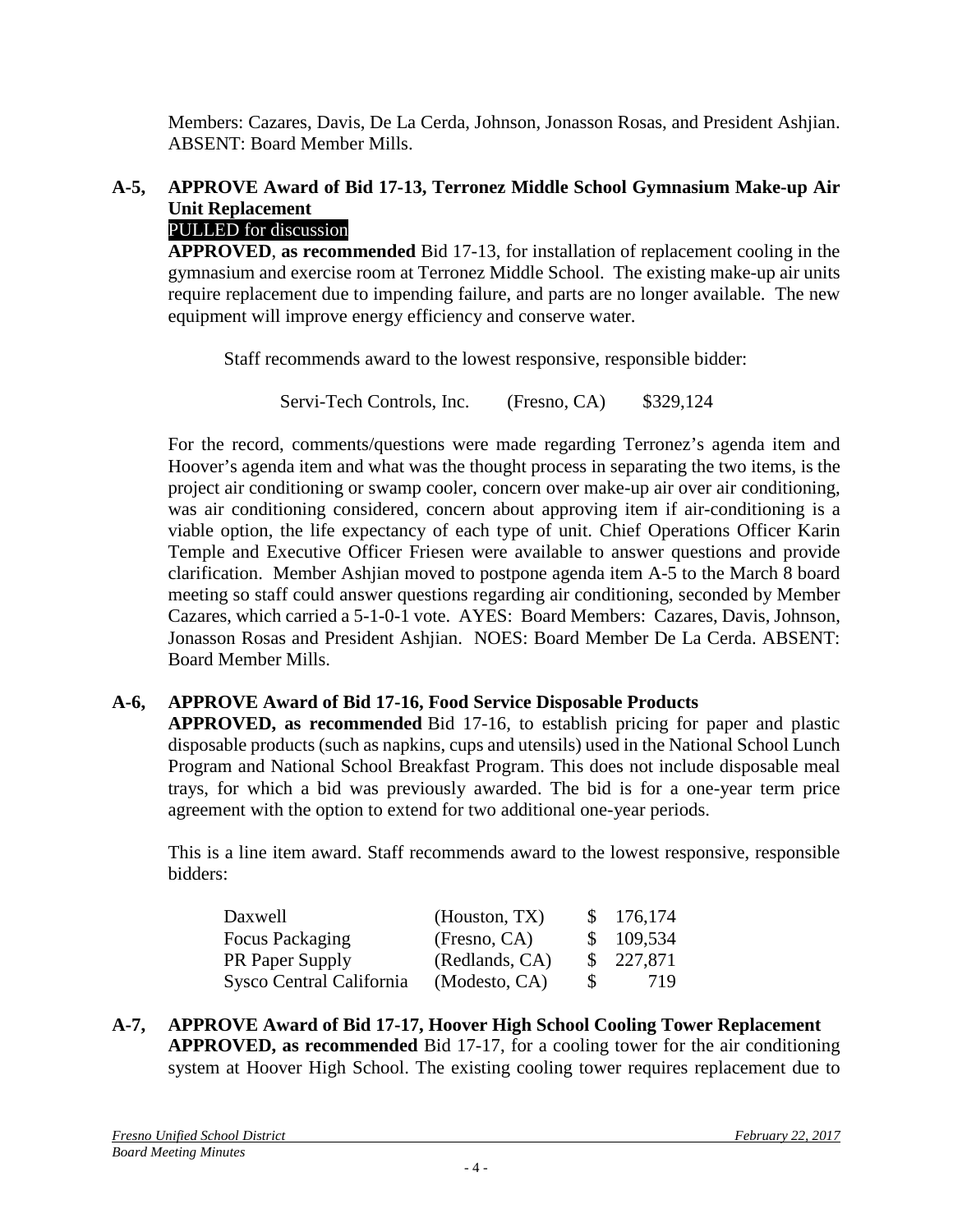corrosion, leaking, and lack of reliability. The new equipment will improve energy efficiency and conserve water.

Staff recommends award to the lowest responsive, responsible bidder:

New England Sheet Metal Works, Inc. (Fresno, CA) \$305,097

#### **A-8, RATIFY Grant Application to the California Department of Education for the 2017/18 Workforce Innovation and Opportunity Act, Title II: Adult Education and Family Literacy Act**

**APPROVED, as recommended** a grant application for ratification to the California Department of Education (CDE) for the 2017/18 Workforce Innovation and Opportunity Act, Title II: Adult Education and Family Literacy Act (AEFLA). The ratified grant request is supplemental funds for Adult Education to: (1) assist adults to become literate and obtain the knowledge and skills necessary for employment and economic selfsufficiency; (2) assist adults who are parents or family members to obtain education and skills; (3) assist adults in attaining a secondary school diploma and postsecondary education and training, including through career pathways; and (4) provide instruction and naturalization services to immigrants and other individuals who are English language learners.

Fresno Adult School will implement the following programs through the grant:

- Adult basic education
- English as a second language
- Adult secondary education, high school diploma/high school equivalency
- English literacy and civics education

#### **A-9, RATIFY the Filing of Notices of Completion** PULLED for discussion

**RATIFIED, as recommended** Notices of Completion for the following projects, which have been completed according to plans and specifications:

## **Bid 16-30D, Installation of Exterior Lighting at Various Sites**

(Ahwahnee, Kings Canyon, Yosemite Middle Schools; Fresno High School)

| Presented for information only      |    |         |
|-------------------------------------|----|---------|
| Original contract amount:           | S. | 156,900 |
| Change order/s previously ratified: | S  |         |
| Final contract amount:              |    | 156,900 |

**Bid 16-32, 2016 Summer Portable Classroom Relocation and Infrastructure Project (**Ayer, Bakman, Ewing Elementary Schools; Patiño High School; Adult Transitions Program)

| Presented for information only |          |
|--------------------------------|----------|
| Original contract amount:      | 1,431796 |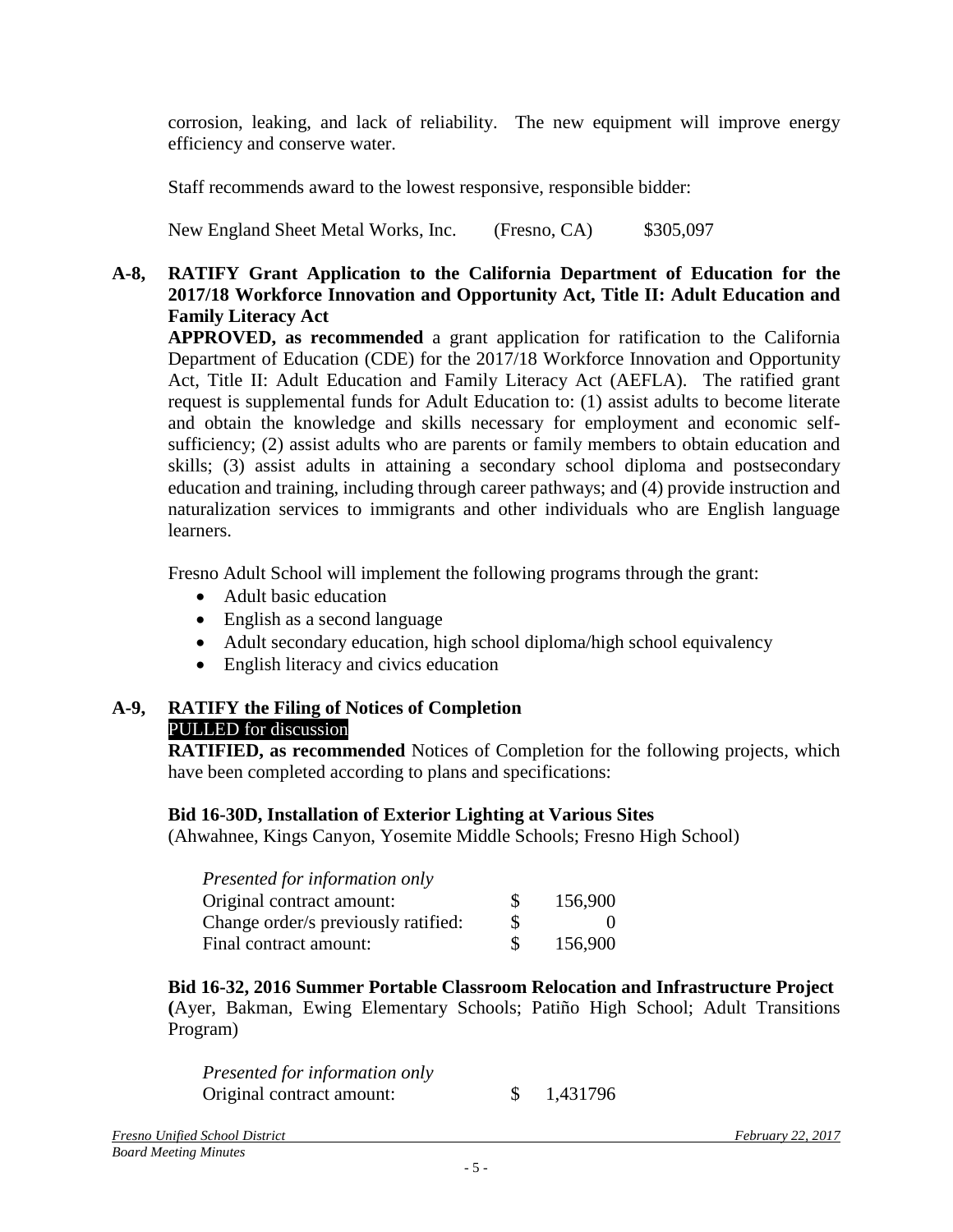| Change order/s previously ratified: | 92,717    |
|-------------------------------------|-----------|
| Final contract amount:              | 1,524,513 |

For the record, comments were made regarding reasons for abstaining to the vote by Board President Ashjian as follows, "Davis Moreno Construction is the vendor for Notices of Completion identified in Item A-9. I have been a subcontractor for Davis Moreno on construction projects not involving Fresno Unified and therefore, I have an indirect financial interest in this vendor's notices of completion. However, because I began providing services to Davis Moreno Construction more than 5 years prior to my election to this Board, my conflict is remote and therefore, I am abstaining from this vote pursuant to Board Bylaw 9270." Member Davis moved for approval, seconded by Member Johnson, which carried a 5-0-1-1 vote. AYES: Board Members: Cazares, Davis, De La Cerda, Johnson, and Jonasson Rosas. ABSTENTION: President Ashjian. ABSENT: Board Member Mills.

#### **END OF CONSENT AGENDA**

#### **UNSCHEDULED ORAL COMMUNICATIONS**

**Andrew Fabela** – Spoke about the districts civility warning and made a suggestion about limiting board members Q&A's to five minutes.

The following individuals spoke about their support of a Safe Haven resolution and the request for the Board of Education and Fresno Unified staff to take a stand to show the children of the district that they care about every student and that students have rights. It is important students understand staff cares and wants to keep them safe. The need to have support on campus so students have someone to talk to. Students are emotional, stressed and fearful about family being taken away, which is impacting their learning. Adopting a resolution would help provide a safe and positive learning environment.

| <b>Jonathan Taylor</b>           |  |
|----------------------------------|--|
| <b>Blain Roberts</b>             |  |
| <b>Rosemary Moreno</b>           |  |
| <b>Maria Guadalupe Cervantes</b> |  |
| <b>Mayahuel Garcia</b>           |  |
| <b>Anoush Ebparian</b>           |  |

**Jorge L. Valdovinos Kathia Osuna Rosemary Moreno Fernando Santillan Idalia Hinojosa Socorro Santillan** 

**Xai Lee** Spoke on behalf of several community groups, presented LCAP recommendations from those groups and would like more time to review the LCAP, LCAP presentations and material to present to the community, and reasons why community input will or will not be utilized in the LCAP.

**Cyndee Loryang** – Spoke about the LCAP and the need for greater transparency with parents and communities. The use of LCFF funds with specific groups and the need for greater outreach to stakeholders.

**Grisanti Valencia** – LCAP – asked the board to consider giving Tammy Townsend some help so there can be more engagement with stakeholders. Increase LCAP review period.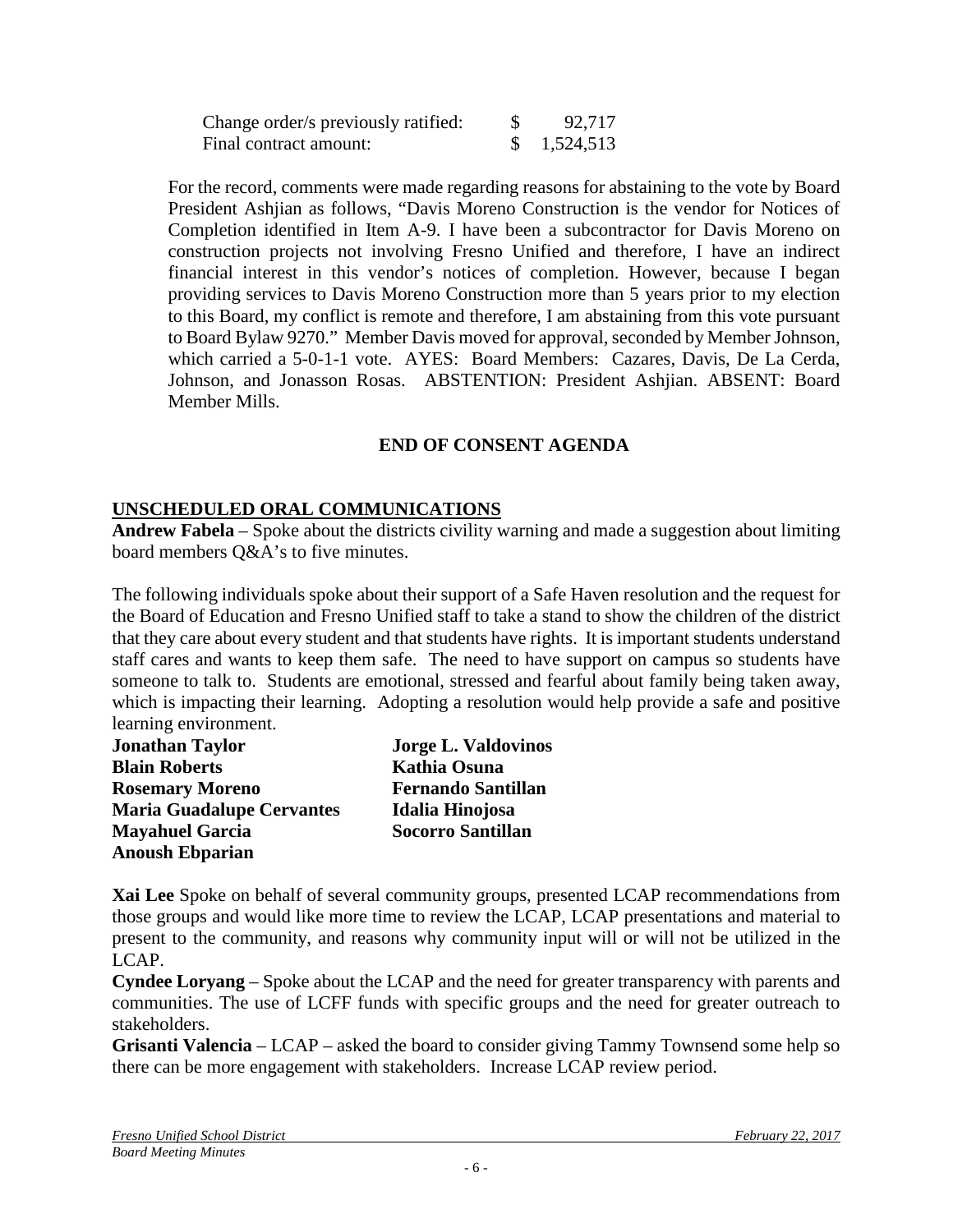## **B. CONFERENCE/DISCUSSION AGENDA**

### **Agenda Item B-10, Present and Discuss the 2017/18 Strategic Budget Development**

At the January 25, 2017 and February 8, 2017 Board of Education meetings, the 2017/18 Governor's Proposed Budget and the District's preliminary strategic budget development were discussed. On February 22, 2017, staff and the Board continued budget development discussions.

Presentation by Deputy Superintendent/CFO, Ruth F. Quinto and staff

#### An opportunity was provided to hear questions/concerns from members of the board and staff was available to respond.

For the record, comments/questions were made regarding professional learning and where/how do our teachers get credentialed, who are the individuals who assist in textbook adoption, is there a budget for all schools to receive materials to train for the academic decathlon, is there a standard that we can implement to promote events at the schools, where does the training takes place for our lead teachers, do other districts provide as much training as we do, are we involving any of our community service agencies as a form of extracurricular activity, what is meant by English Learner: New Comers, are we getting any type of book adoption for our young English Language learners, what age do we start having students go digital, how does a parent who home schools their children get them involved in sports with the district, does the district buy books in Spanish when we purchase for our dual immersion programs, have we spent all the money from last year, how are we estimating if we don't know what products we are purchasing, which teachers pilot the book adoption, would like to hear from the teacher to see what they liked and what they didn't, where are the wrestling mats in this presentation, in the presentation can we drill down to the line item to what we are going to spend to the penny, where does the money come from when we need to refresh out books, how often do we adopt curriculum in a specific subject, how quickly could we change curriculum if directed by the state or federal level and are we committed in any contract where we would not be able to make the change. Deputy Superintendent/CFO Quinto, Administrator Teresa Morales-Young, Instructional Superintendent Melissa Dutra, Assistant Superintendent Holland Locker, Assistant Superintendent Maria Maldonado, and Administrator Tiffany Hill were available to answer questions and provide clarification. No action was required for this item.

**Andrew Fabela** – Spoke about the Trustees request to have assistants, if assistants is what is needed then the district needs to cut the fat. Mr. Fabela also mentioned the need for afterschool tutoring for at-risk students.

## **Agenda Item B-11, Discuss Process for Selection of Superintendent Search Firm**

The Board was presented an opportunity to discuss the process for selection of an educational leadership search consultant to conduct the recruitment for a new superintendent and to allow for community discussion on the matter.

#### Presentation by Chief Operation Officer Karin Temple

An opportunity was provided to hear questions/concerns from members of the board.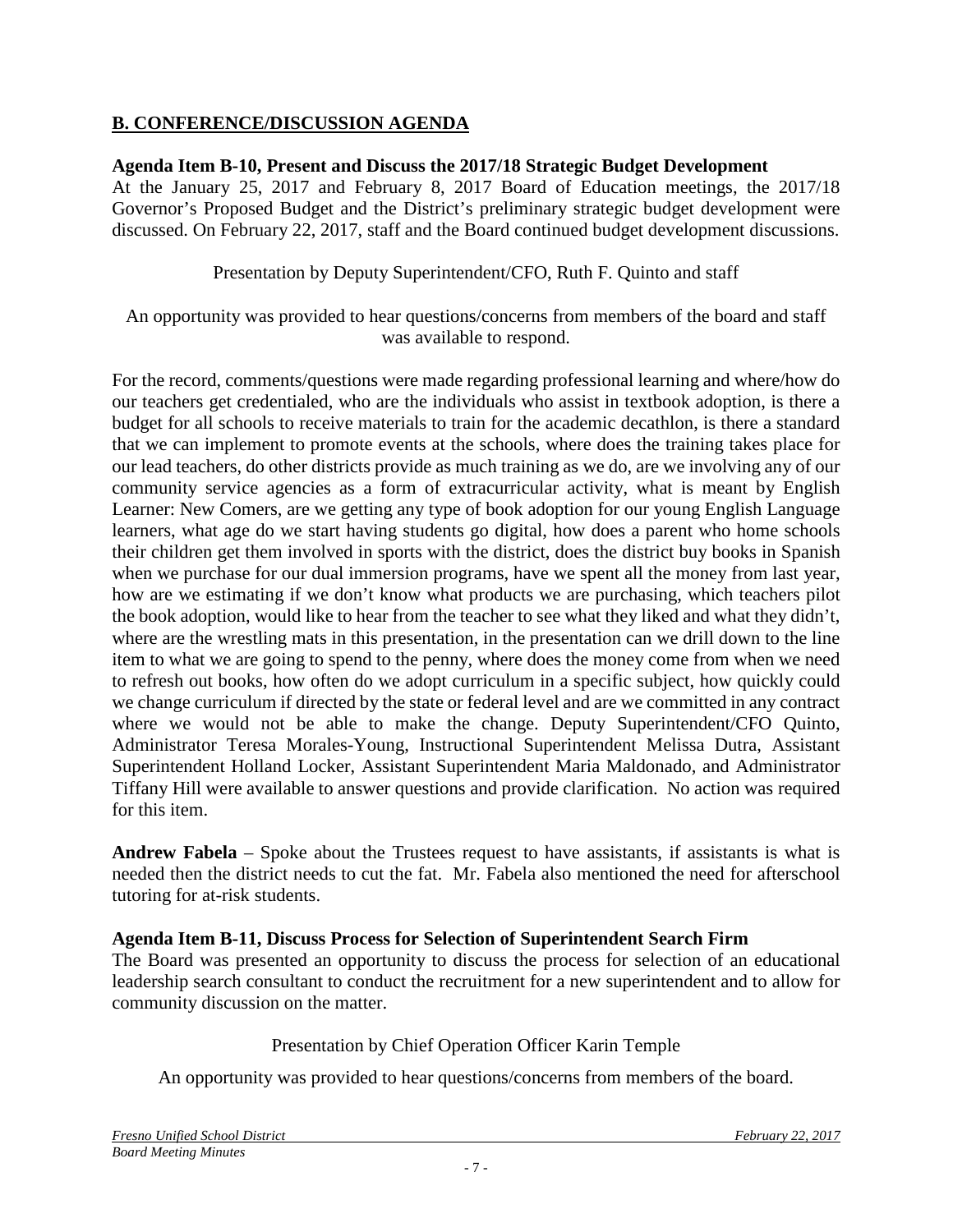For the record, comments/questions were made regarding the importance of cost in obtaining a search firm, the firm needs community outreach experience and capability, a firm who is experienced in working with large multilingual and diverse communities, a firm who has a good track record with urban school districts, reputation working with community organizations and diverse group of stakeholders, a firm who will represent the entire board and community, want to make sure the process is open and transparent, local ties and/or knowledge of the community, a firm who is from the state of California, being present and available to the board, appointing a small committee, was there a committee when Mr. Hanson was selected, what was the process then, who will be on the committee to identify a search firm, student member McCoy offered to be on the committee, can we have the selected firms present to the board. Chief Operations Officer Karin Temple was available to answer questions and provide clarification. No action was required.

## **C. RECEIVE INFORMATION & REPORTS**

The Board was in receipt of the following items:

• **Agenda Item C-12, Fresno Unified School District's Second Quarterly Investment Report for Fiscal Year 2016/17**

The second quarter investment report for the period ending December 31, 2016.

• **Agenda Item C-13, Proposed Revisions for Board Bylaws (BB) 9100, 9122, 9123, 9200, 9320, 9322 and Exhibit (E) 9270**

Proposed revisions to the following seven Board Bylaws (BB) and Exhibit (E):

- **BB 9100 Organization**
- **BB** 9122 Secretary
- BB 9123 Clerk
- **BB 9200 Limits of Board Member Authority**
- E 9270 Conflict of Interest
- **BB 9320 Meetings and Notices**
- **BB 9322 Agenda Meeting Materials**
- **Agenda Item C-14, Constituent Services Quarterly Reporting**

The Constituent Services Quarterly Reporting for Constituent Services activities for the time period of November 1, 2016 through January 31, 2017. Also included was the Quarterly Reporting for the Valenzuela/Williams Uniform Complaint Procedures from November 1, 2016 through January 31, 2017 in accordance with Education Code § 35186.

## • **Agenda Item C-15, Sierra Charter School Renewal Petition** Sierra Charter School (Sierra) delivered a renewal petition to the district seeking authorization to operate July 1, 2017 through June 30, 2022.

## **BOARD/SUPERINTENDENT COMMUNICATIONS**

**Board Member De La Cerda** – recommended the Proposed Revisions for Board Bylaws (BB) 9100, 9122, 9123, 9200, 9320, 9322 and Exhibit (E) 9270 come to the board individually for board approval.